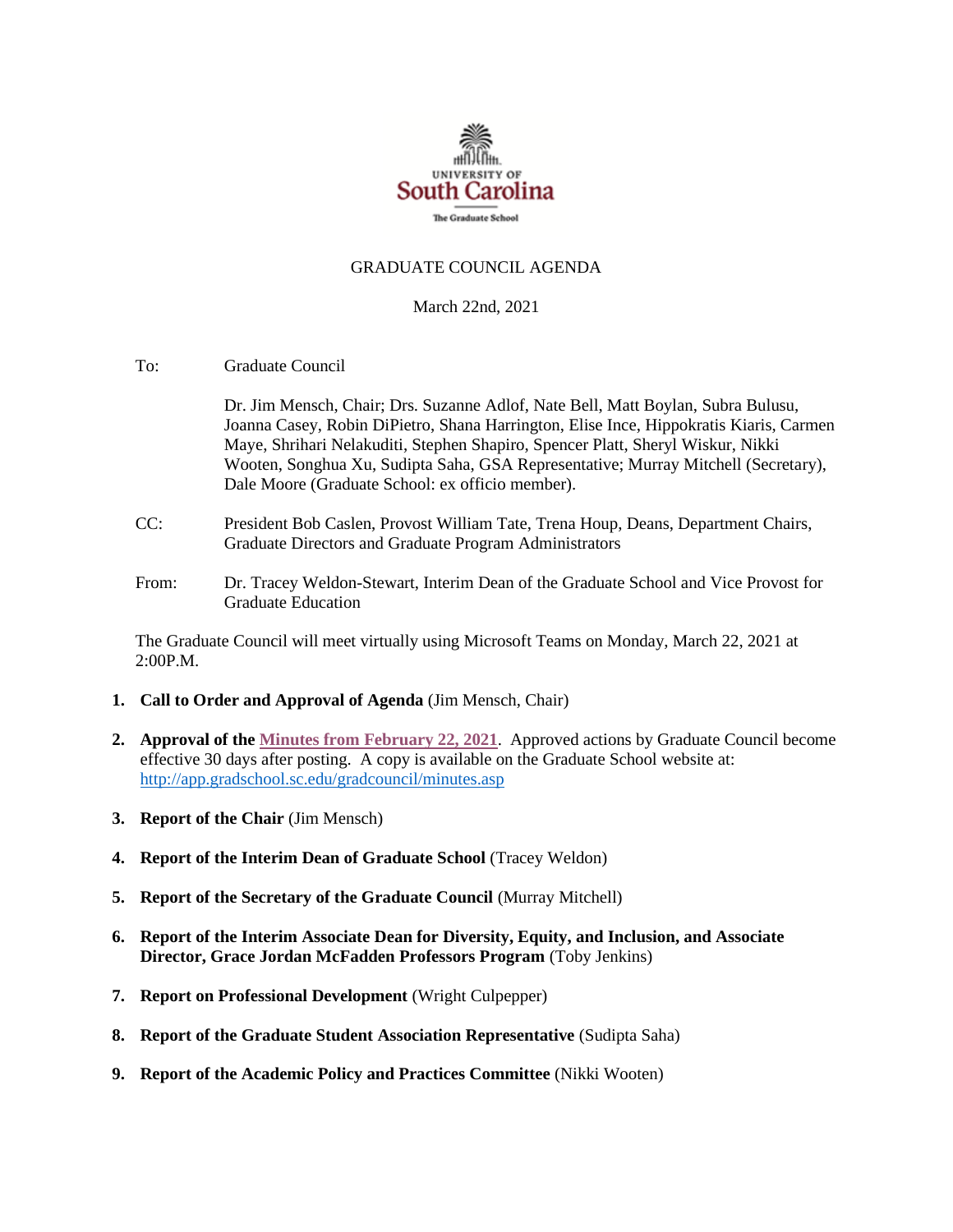#### **10. Report of the 500/600 Level Courses and Distributed Learning** (Murray Mitchell)

This report is presented to Council for informational purposes only; no action is necessary.

#### **500/600 Courses for March 2021 Grad Council**

(CCP = Course Change Proposal; NCP=New Course Proposal)

 **ELCT 566** (3) Semiconductor Optoelectronics (CCP: Delete Fall 2022) **ELCT 530** (3) Industrial Controls (CCP: Fall 2022) **NURS 590** (1) Special Topics in International Nursing and Healthcare (NCP: Fall 2021)

#### **Distributed Learning Proposals**

**ANTH 600** (3) Survey of Linguistics (Cross-listed with ENGL 680 & LING 600) (CCP: Summer 2021) **CSCE 594** (3) Strategic Management of Information Systems (CCP: Summer 2021) **EDTE 500** (3) Mathematics Knowledge for Teaching I: PK-8 (NCP: Summer 2021) **EDTE 501** (3) Mathematics Knowledge for Teaching II: PK-8 (NCP: Summer 2021) **ENGL 680** (3) Survey of Linguistics (Cross-listed with ANTH 600 & LING 600) (CCP: Summer 2021) **LING 600** (3) Survey of Linguistics (Cross-listed with ENGL 680 & LING 600) (CCP: Summer 2021) **STAT 509** (3) Statistics for Engineers (CCP: SU 2021)

### **11. Associate Graduate Faculty Nominations** (Murray Mitchell)

| Name:    | Chao Cai (PhD)                                              |
|----------|-------------------------------------------------------------|
| Program: | College of Pharmacy, Clinical Pharmacy & Outcomes Sciences  |
| Term:    | Summer $2021 -$ Spring 2027                                 |
| Name:    | <b>Alex Gasparian</b> (PhD)                                 |
| Program: | College of Pharmacy, Drug Discovery and Biomedical Sciences |
| Term:    | Summer $2021 -$ Spring 2027                                 |
| Name:    | <b>Carolyn Banister (PhD)</b>                               |
| Program: | College of Pharmacy, Drug Discovery and Biomedical Sciences |
| Term:    | Summer 2021 – Spring 2027                                   |

#### **12. Fellowships and Scholarships Committee** (Joanna Casey)

#### **13. Report of Science, Math, and Related Professional Programs Committee** (Hippokratis Kiaris)

Below is a list of proposals reviewed by the Committee. Each curricular action can be viewed at this Public Agenda review site:

<https://sc.edu/programproposal/agenda/?id=98&code=GCO>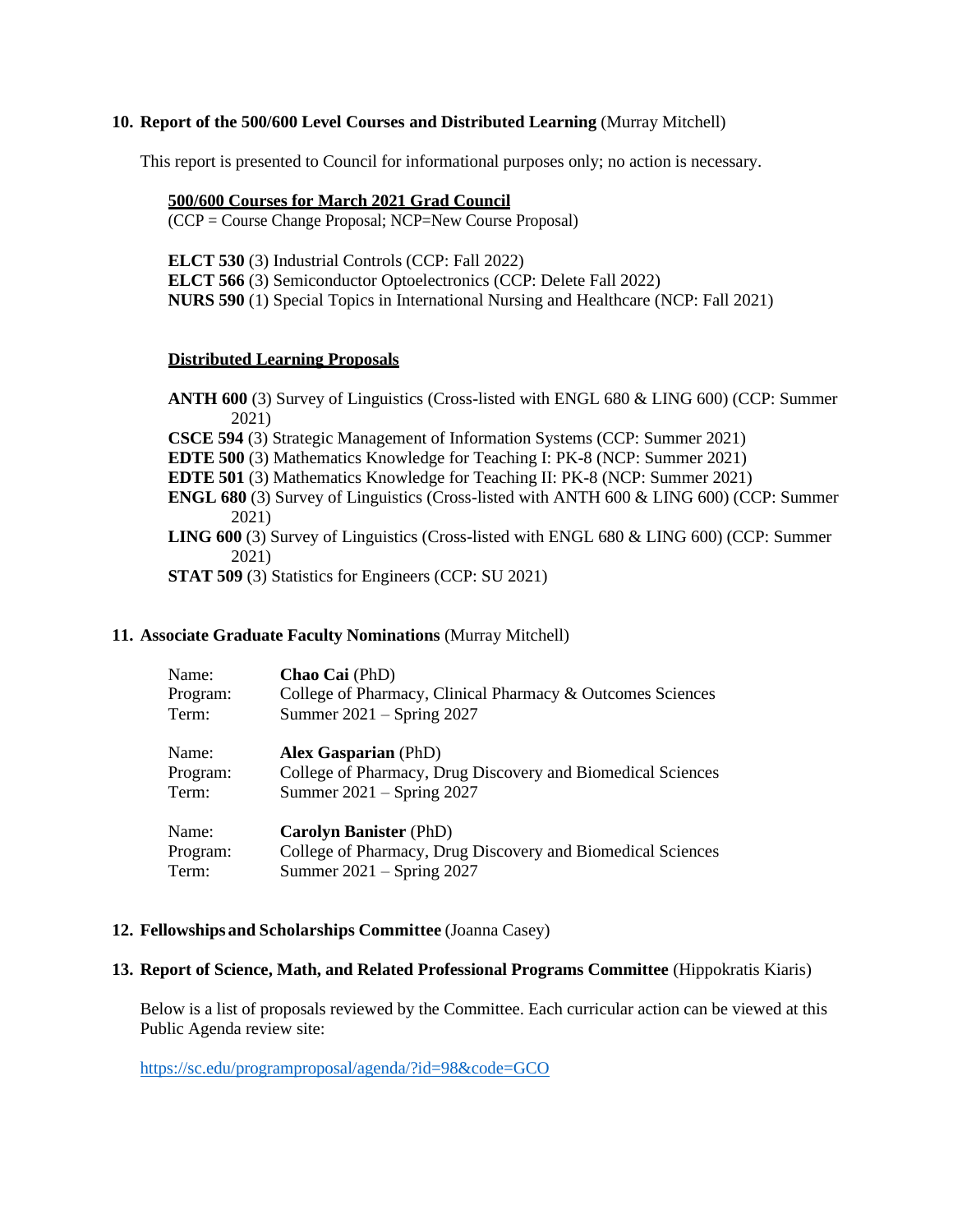At this Public Agenda link, the individual proposals are not live-linked, but agenda items are listed in alphabetical order. To view the full proposals, GC members and Committee Chairs still need to go to the Committee Review site, and filter for "Committees", then for the "Committee" called "Added to Grad Council agenda."

• **MATH 725** (3) Approximation Theory, Arts and Sciences, Change to Existing Course: Summer 2021

#### **14. Report of the Humanities, Social Sciences, Education, and Related Professional Programs Committee** (Robin DiPietro)

Below is a list of proposals reviewed by the Committee. Each curricular action can be viewed at this Public Agenda review site:

<https://sc.edu/programproposal/agenda/?id=98&code=GCO>

At this Public Agenda link, the individual proposals are not live-linked, but agenda items are listed in alphabetical order. To view the full proposals, GC members and Committee Chairs still need to go to the Committee Review site, and filter for "Committees", then for the "Committee" called "Added to Grad Council agenda."

- **CRJU 705**  $(3)$
- **EDAD 719** (3) Interpersonal and Group Relations in Educational Administration, Education, Change to Existing Course: Fall 2022 Fall 2022
- Existing Course: Summer 2021 • **EDCE 710** (3) **Professional, Legal and Ethical Issues in Change to Change to Change to Change to Change to Change to Change to Change to Change to Change to Change to Change to Change to Change to Change to Change to Ch**
- **EDUC 700 (3)** Proposal: Summer 2021
- **GRAD 801** (0 3) Graduate Student as Scholar, Graduate School: Change to Existing Course: Fall 2021
- **HRTM 730** (3) Strategic Leadership in the Hospitality Industry, HRSM: Change to Existing Course: Fall 2021
- **HRTM 740** (3) Services Management and Customer Experience in the Hospitality Industry, HRSM: Change to Existing Course: Fall 2021
- **HRTM 750** (3) Hospitality Marketing and Social Media, HRSM: Change to Existing Course: Fall 2021
- **IBUS 803** (3) Ph.D. Seminar in International Strategy and Economic Development, Business:<br>New Course Proposal: Summer 2021<br> **JOUR 709** (3) Fundamentals of Data and Digital Communications, Information &<br>Communications: New Course Proposal: Summer 2021
- **JOUR 709** (3) Fundamentals of Data and Digital Communications, Information & Communications: New Course Proposal: Summer 2021
- **MART 721B** (3) Research and Practice in Media Writing: Feature Film, Arts and Sciences: Change to Existing Course: Fall 2021
- **MART 721C** (3) Research and Practice in Media Writing: Manga and Anime, Arts and Sciences: Change to Existing Course: Fall 2021 21B (3) Research and Practice in Media Writing: Feature Film, Arts and Sciences:<br>
21C (3) Research and Practice in Media Writing: Manga and Anime, Arts and<br>
Change to Existing Course: Fall 2021
- **MART 721D** (3) Research and Practice in Media Writing: Television Writing, Arts and Sciences: Change to Existing Course: Fall 2021
- **MART 781D** (3 6) Research and Practice in New Media Art: Video Game Design, Arts and Sciences: Change to Existing Course: Fall 2021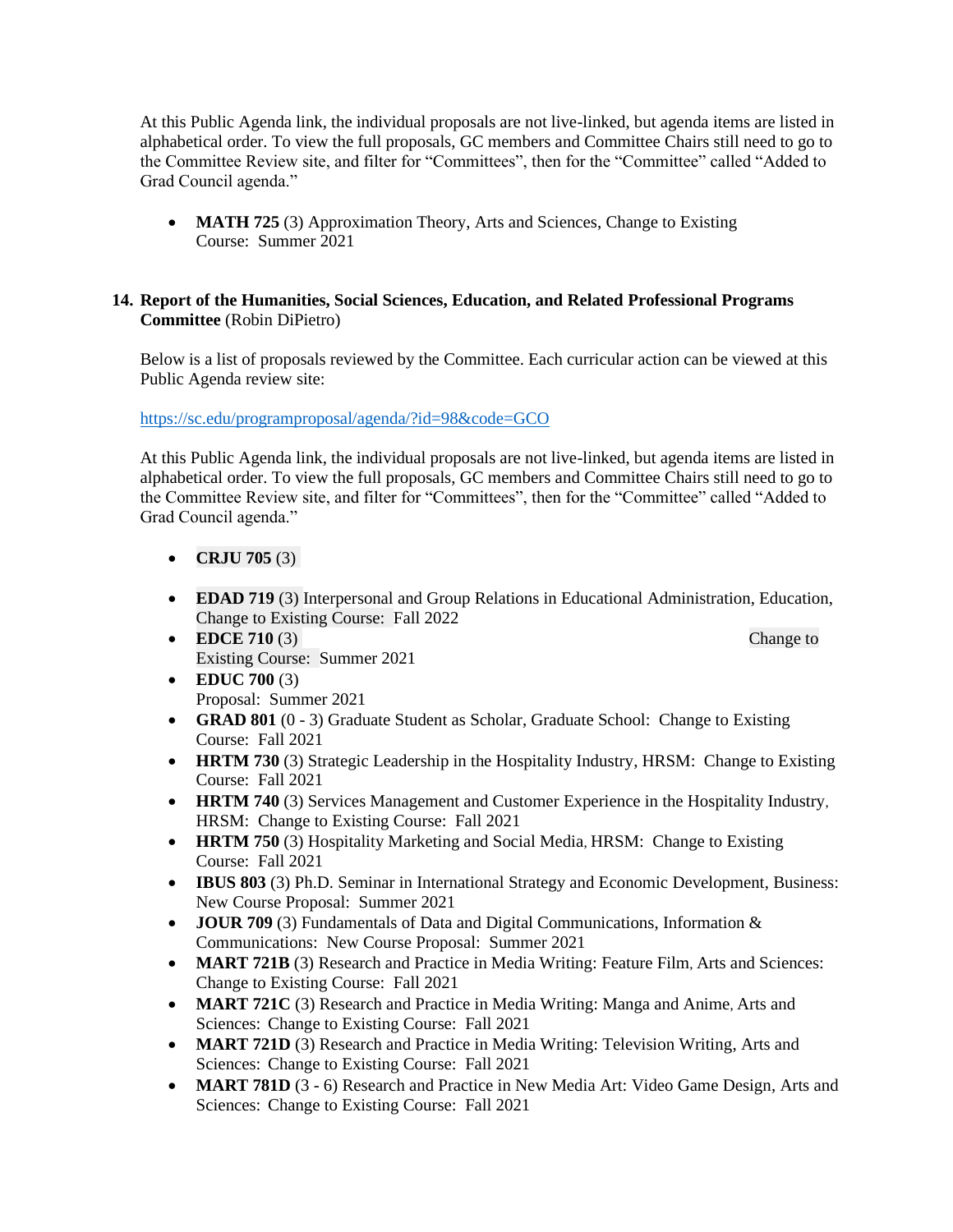- **MKTG 722** (3) Data Science for Business Decision Making, Business: New Course Proposal: Summer 2021
- **PEDU 731** (3) Motor Skill Learning, Education, Change to Existing Course: Summer 2021
- **PEDU 744** (3) Coaching Administration and Management, Education, New Course Proposal: Summer 2021
- **PEDU 746** (3) Growth and Development Principles for Athlete Selection and Coaching, Education, New Course Proposal: Summer 2021
- **PEDU 748** (3) Practicum I for Coaching Athletes and Performers, Education, New Course Proposal: Summer 2021
- **PEDU 749** (3) Practicum II for Coaching Athletes and Performers, Education, New Course Proposal: Summer 2021
- **SLIS 709** (3) Fundamentals of Data and Digital, Information & Communications, New Course Proposal: Summer 2021
- **SLIS 781** (3) Critical Cultural Information Studies, Information & Communications, New Course Proposal: Summer 2021
- **SPTE 790** (3) Sport and Entertainment Finance, HRSM, Change to Existing Course: Fall 2021
- **SPTE 798** (3 6) Directed Study in Sport and Entertainment Management, HRSM, Change to Existing Course: Fall 2021
- **ZZMC Academic Certificate,** Data and Communication, Information & Communications, New Program: Fall 2022

#### **15. Report of the Grievances, Appeals and Petitions Committee** (Carmen Maye)

#### **16. Other Committee Reports**

#### **17. Old Business**

#### **18. New Business**

Discussion of possibly extending the suspension of standardized tests as a requirement for admission (please see the undergraduate admissions policy statement) [https://sc.edu/about/offices\\_and\\_divisions/faculty\\_senate/faculty](https://sc.edu/about/offices_and_divisions/faculty_senate/faculty)toolbox/documents/facsen\_meetings/2021\_3\_3\_fs\_meeting/admiss\_comm\_test\_opt\_statement\_suppo rt\_fall\_2021.pdf

#### **19. Good of the Order**

#### **20. Adjournment**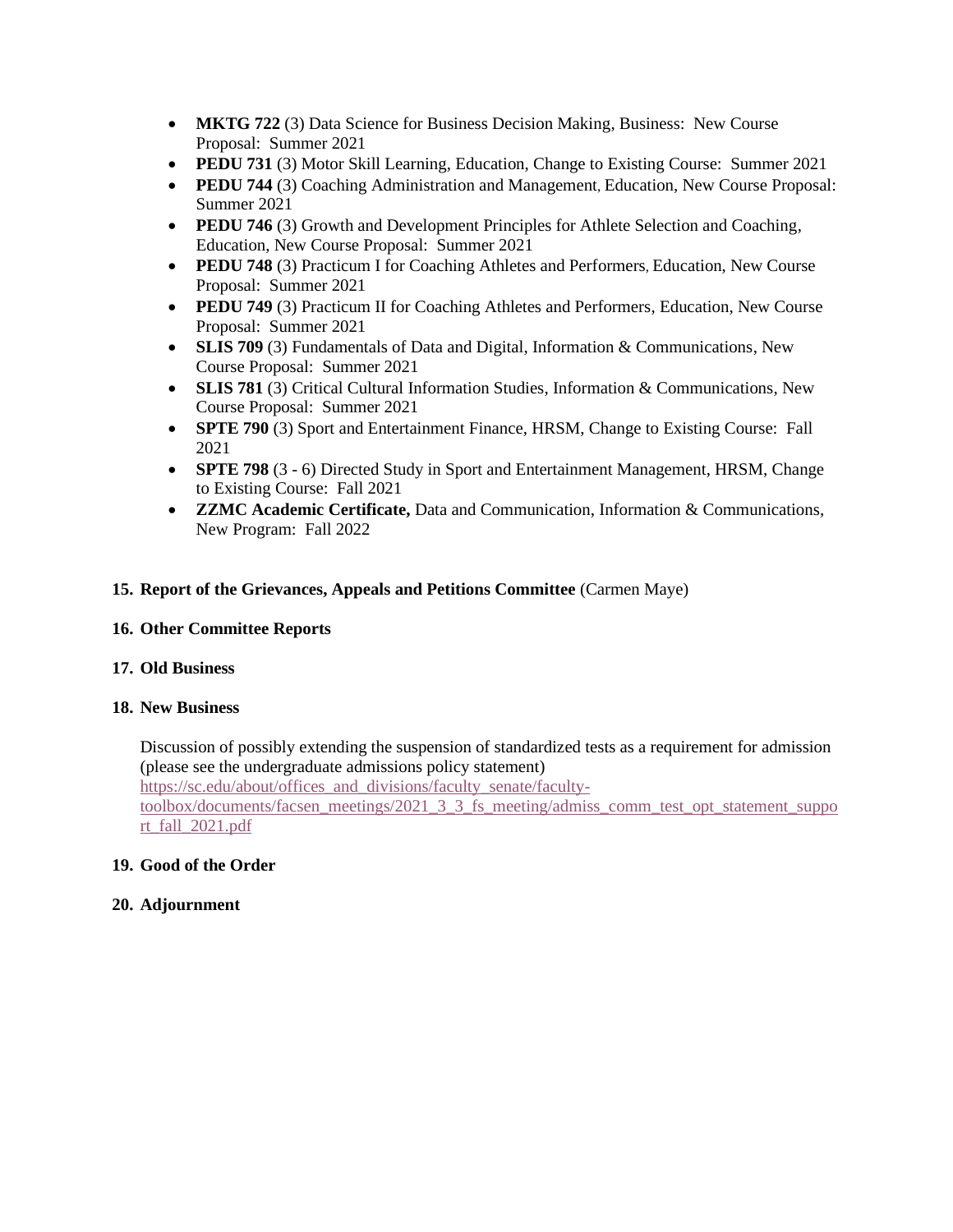# Faculty Senate Admissions Committee Statement of Support for Extending Test Optional Policy Through Fall 2023

 Faculty Senate Admissions Committee supports and affirms the efforts that Undergraduate Admissions has made to accommodate students applying without SAT or ACT scores for the Spring/Summer/Fall 2021 entry term(s). The current test-optional pilot for 2021 directly supports priorities 1 and 4 of UofSC's Strategic plan. Initial review of test-optional pilot practices suggests that UofSC would benefit from extending this cohorts. A one-year pilot does not afford the institution sufficient time and data needed to gauge the impact of test optional approach. policy through Fall 2023 to study student success and retention outcomes for two full

## **Test Optional Policy Extension Justification**

#### **Assessment will be improved with data from more cohorts.**

- **Data from several cohorts are needed to gauge effectiveness.** An institution is unable to assess the true impact of test-optional practices without consideration of students' first year success and retention rates over multiple years.
- Preliminary estimate of class profile suggests that **test optional has NOT had an adverse impact on quality** of students admitted, as evidenced by current SAT and ACT score averages.

#### **Restricted testing capacity is still an issue.**

- • COVID-19 continues to disrupt both in-class and national test administrations of the SAT and  **roughly half of what is projected in a normal, non-pandemic year.**  ACT. **For the class of 2022 and 2023, the College Board estimates that PSAT registrations are**
- The PSAT participation is a key tool used by many colleges to identify prospective students. It is also a key college planning tool used by high school educators and students. Fewer testing opportunities lead to narrower opportunities to identify prospective students.
- **Current high school juniors and sophomores need guidance on how to prepare** for applying to college sooner, not later. Access to testing centers is difficult, especially among populations of interest to UofSC, namely low SES, first-generation, and students of color who are historically over-represented in less-resourced communities.

#### **Admissions operations and market position are improving.**

• **Current test-optional admissions pilot is working.** A solid foundation for expanded holistic review exists. New models allow for considering students in absence of SAT or ACT scores.